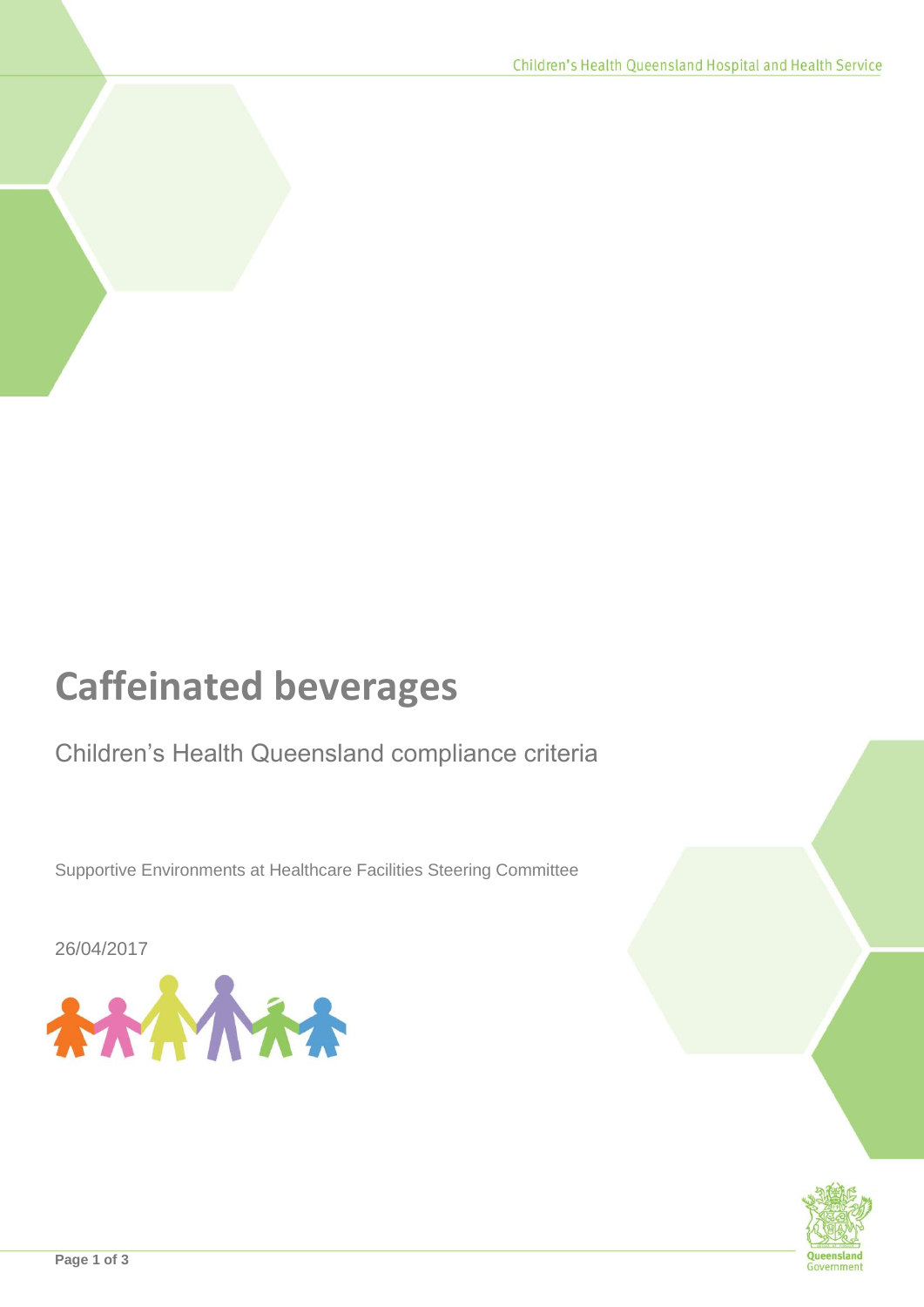Maximum daily caffeine consumption in children, as defined by Health Canada<sup>1</sup>:

For children aged 4-6: 45mg/day maximum

| Caffeine content of common beverages <sup>2,3</sup> |                       |                       |
|-----------------------------------------------------|-----------------------|-----------------------|
| Size                                                | <b>Drink</b>          | Caffeine content (mg) |
| 375mL                                               | Coca-cola             | 34                    |
|                                                     | Coke Zero             | 34                    |
|                                                     | Diet Pepsi            | 34                    |
|                                                     | Diet coke             | 46                    |
| 390mL                                               | Diet coke             | 50                    |
|                                                     | Coke zero             | 37                    |
| 600mL                                               | Coca-cola             | 56                    |
|                                                     | Coke Zero             | 56                    |
|                                                     | Diet Pepsi            | 56                    |
|                                                     | Diet coke             | 76                    |
|                                                     | Coca-Cola Life        | 47                    |
| 250mL                                               | <b>Red Bull</b>       | 80                    |
|                                                     | <b>Monster Energy</b> | 92                    |
| 500mL                                               | Ice Break Regular     | 140 <sub>mg</sub>     |
| 275mL                                               | Dare Iced Coffee      | 44 <sub>mg</sub>      |

## Compliance criteria

- 1. Caffeinated beverages containing > 50mg caffeine total are classified as 'RED' drinks.
- 2. Beverages classified as 'energy drinks' e.g. Red Bull, Mother, Monster, Rockstar are **NOT** to be stocked in Children's Health Queensland facilities, even if meeting caffeine guidelines.
- 3. The Supportive Environments at Healthcare Facilities steering committee has executive decision regarding which beverages may be stocked in Children's Health Queensland facilities